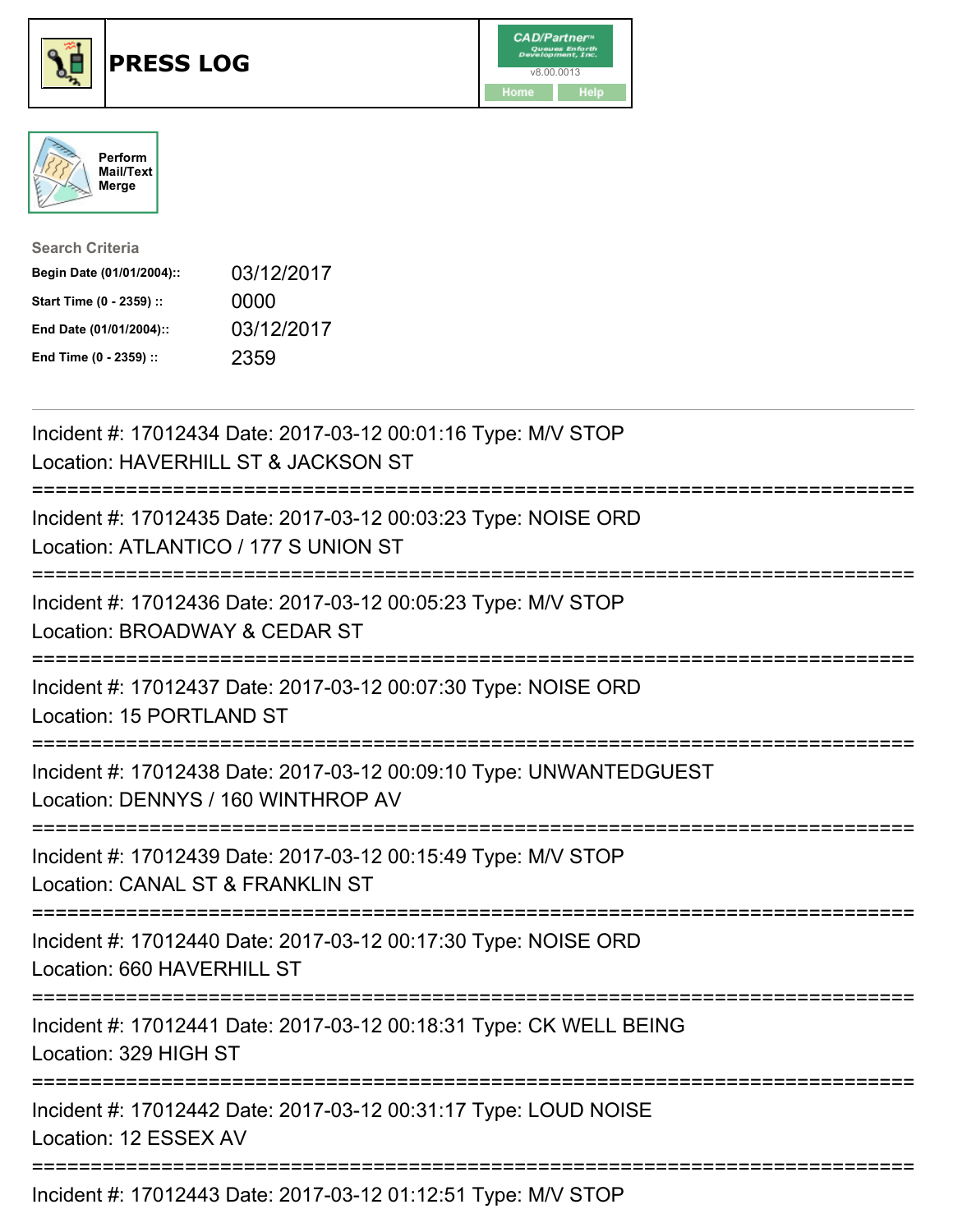| Location: ESSEX ST & NEWBURY ST                                                                                                             |
|---------------------------------------------------------------------------------------------------------------------------------------------|
| Incident #: 17012444 Date: 2017-03-12 01:13:37 Type: M/V STOP<br>Location: ESSEX ST & NEWBURY ST                                            |
| :============================<br>Incident #: 17012445 Date: 2017-03-12 01:14:35 Type: M/V STOP<br>Location: 265 ESSEX ST                    |
| Incident #: 17012446 Date: 2017-03-12 01:15:09 Type: M/V STOP<br>Location: 265 ESSEX ST                                                     |
| :===========================<br>Incident #: 17012447 Date: 2017-03-12 01:16:23 Type: M/V STOP<br>Location: 320 ESSEX ST                     |
| Incident #: 17012448 Date: 2017-03-12 01:19:15 Type: UNKNOWN PROB<br>Location: SAM'S FOOD STORE / 389 BROADWAY<br>========================= |
| Incident #: 17012449 Date: 2017-03-12 01:20:21 Type: M/V STOP<br>Location: ESSEX ST & NEWBURY ST                                            |
| Incident #: 17012450 Date: 2017-03-12 01:22:10 Type: M/V STOP<br>Location: LAWRENCE ST & LOWELL ST                                          |
| ===============<br>Incident #: 17012451 Date: 2017-03-12 01:24:43 Type: M/V STOP<br>Location: LAWRENCE ST & LOWELL ST                       |
| ================================<br>Incident #: 17012452 Date: 2017-03-12 01:24:48 Type: M/V STOP<br>Location: BROADWAY & LOWELL ST         |
| :==================<br>Incident #: 17012455 Date: 2017-03-12 01:28:50 Type: M/V STOP<br>Location: APPLETON ST & ESSEX ST                    |
| Incident #: 17012453 Date: 2017-03-12 01:33:25 Type: NOISE ORD<br>Location: ESSEX ST & JACKSON ST                                           |
| Incident #: 17012454 Date: 2017-03-12 01:34:07 Type: LOUD NOISE<br>Location: 11 PACKARD ST                                                  |
| Incident #: 17012456 Date: 2017-03-12 01:36:00 Type: M/V STOP<br>Location: ACTON ST & WEST ST                                               |
| Incident #: 17012457 Date: 2017-03-12 01:37:49 Type: M/V STOP                                                                               |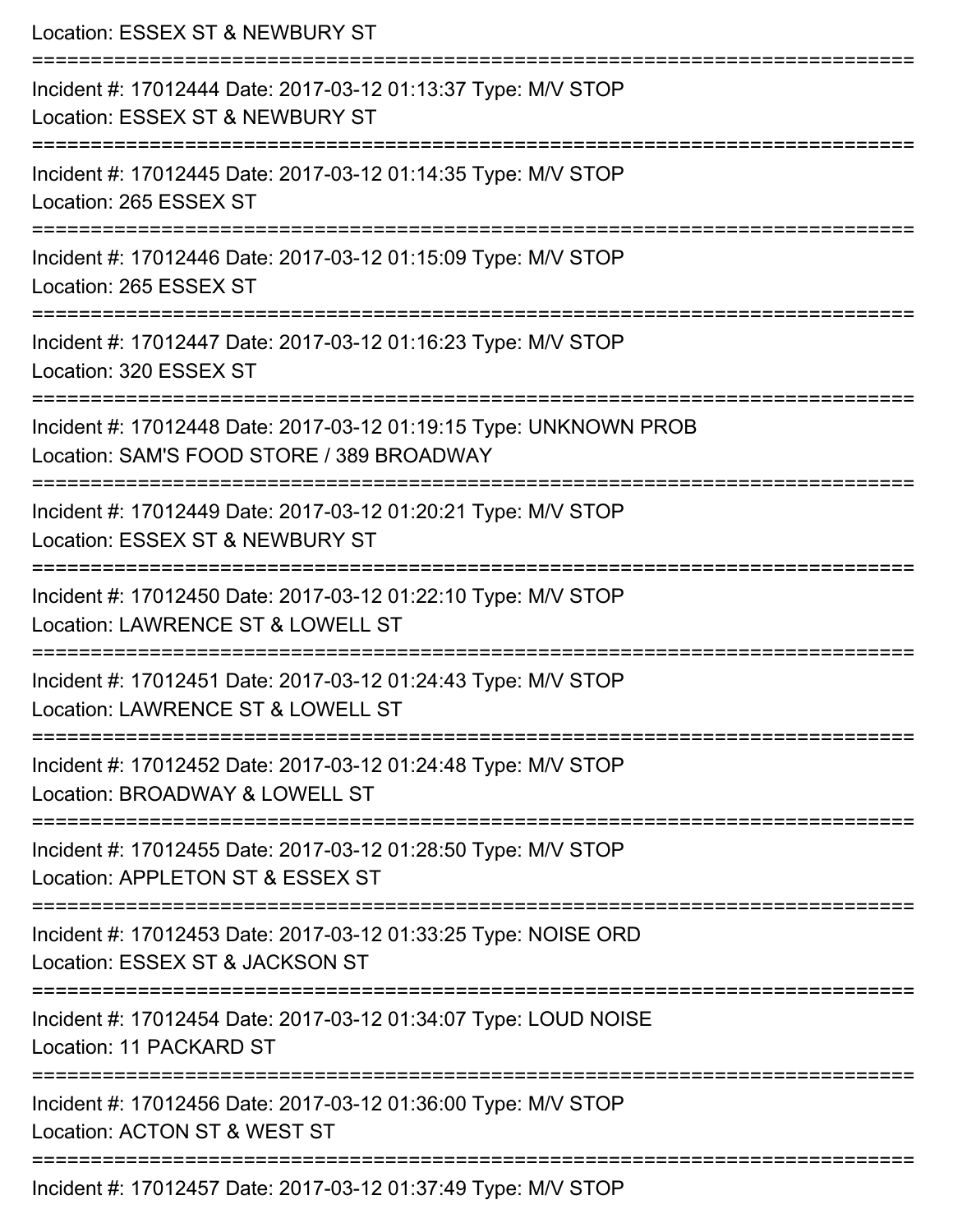| Incident #: 17012459 Date: 2017-03-12 01:39:32 Type: M/V STOP<br>Location: METHUEN ST & MILL ST          |
|----------------------------------------------------------------------------------------------------------|
| Incident #: 17012458 Date: 2017-03-12 01:40:22 Type: M/V STOP<br>Location: COMMON ST & UNION ST          |
| Incident #: 17012460 Date: 2017-03-12 01:42:32 Type: M/V STOP<br>Location: ESSEX ST & JACKSON ST         |
| Incident #: 17012463 Date: 2017-03-12 01:43:53 Type: M/V STOP<br>Location: ESSEX ST & NEWBURY ST         |
| Incident #: 17012461 Date: 2017-03-12 01:45:07 Type: M/V STOP<br>Location: CANAL ST & UNION ST           |
| Incident #: 17012462 Date: 2017-03-12 01:46:01 Type: M/V STOP<br>Location: ESSEX ST & LAWRENCE ST        |
| Incident #: 17012470 Date: 2017-03-12 01:50:09 Type: M/V STOP<br>Location: ESSEX ST & NEWBURY ST         |
| Incident #: 17012464 Date: 2017-03-12 01:53:48 Type: M/V STOP<br>Location: COMMON ST & LAWRENCE ST       |
| Incident #: 17012465 Date: 2017-03-12 01:54:52 Type: M/V STOP<br>Location: NEWTON ST & SALEM ST          |
| Incident #: 17012466 Date: 2017-03-12 01:57:29 Type: M/V STOP<br>Location: TOW / FRANKLIN ST & LOWELL ST |
| Incident #: 17012467 Date: 2017-03-12 03:00:21 Type: M/V STOP<br>Location: COMMON ST & LAWRENCE ST       |
| Incident #: 17012468 Date: 2017-03-12 03:01:15 Type: FIGHT<br>Location: 274 E HAVERHILL ST #11           |
| Incident #: 17012469 Date: 2017-03-12 03:04:02 Type: M/V STOP<br>Location: ESSEX ST & WINTER ST          |
| Incident #: 17012471 Date: 2017-03-12 03:06:40 Type: M/V STOP                                            |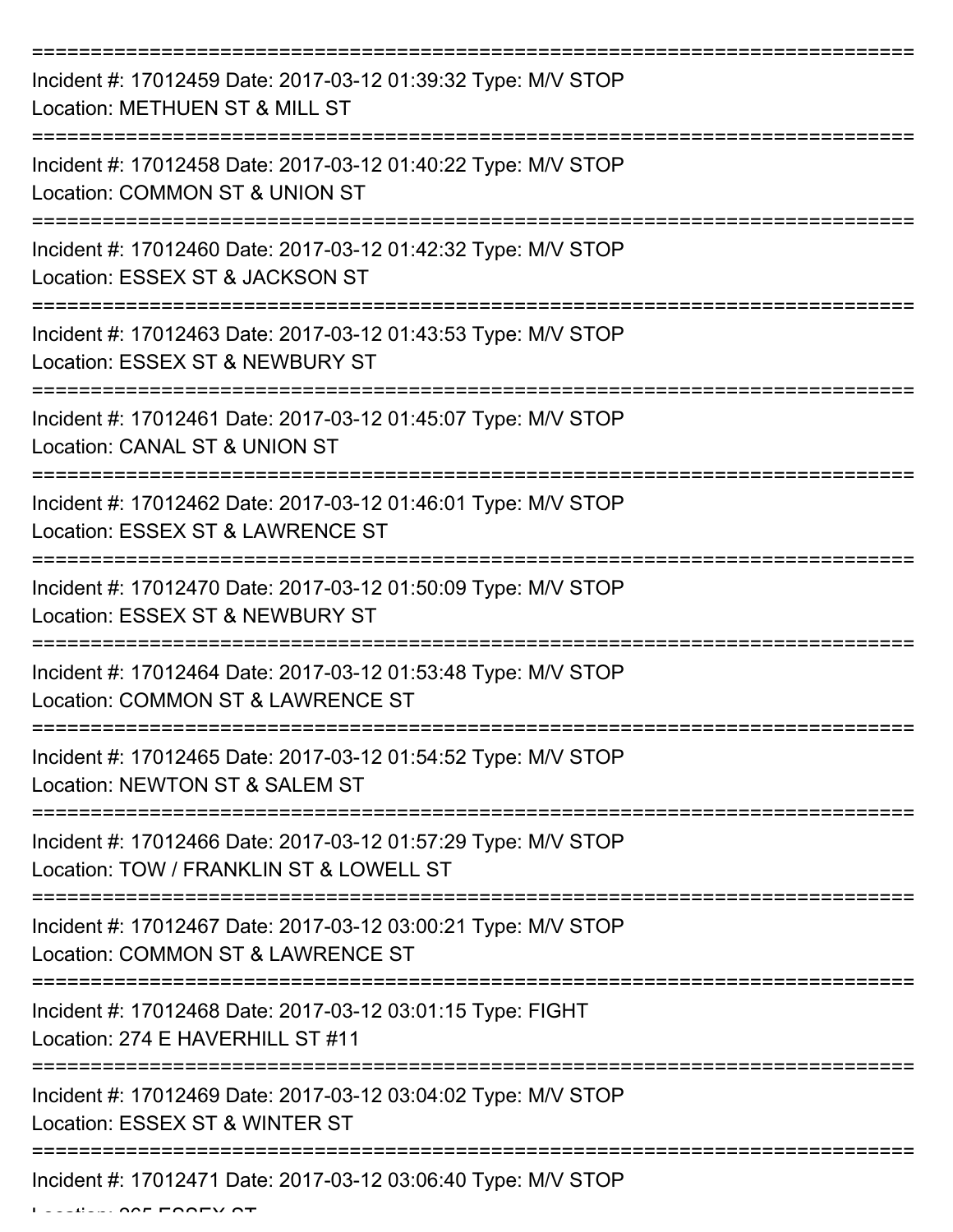| Incident #: 17012473 Date: 2017-03-12 03:06:41 Type: SUS PERS/MV<br>Location: TOW / 121 WEST ST                  |
|------------------------------------------------------------------------------------------------------------------|
| Incident #: 17012472 Date: 2017-03-12 03:07:40 Type: M/V STOP<br>Location: ESSEX ST & JACKSON ST                 |
| Incident #: 17012474 Date: 2017-03-12 03:09:15 Type: BUILDING CHK<br>Location: SAM'S FOOD STORE / 389 BROADWAY   |
| Incident #: 17012475 Date: 2017-03-12 03:09:51 Type: ALARMS<br>Location: HAFFNERS GAS STATION / 469 HAVERHILL ST |
| Incident #: 17012476 Date: 2017-03-12 03:12:34 Type: M/V STOP<br>Location: ESSEX ST & HAMPSHIRE ST               |
| Incident #: 17012477 Date: 2017-03-12 03:13:51 Type: M/V STOP<br>Location: 128 COMMON ST                         |
| Incident #: 17012478 Date: 2017-03-12 03:15:48 Type: DISABLED MV<br>Location: COMMON ST & NEWBURY ST             |
| Incident #: 17012479 Date: 2017-03-12 03:18:31 Type: M/V STOP<br>Location: HAMPSHIRE ST & LOWELL ST              |
| Incident #: 17012480 Date: 2017-03-12 03:24:06 Type: M/V STOP<br>Location: 91 E HAVERHILL ST                     |
| Incident #: 17012481 Date: 2017-03-12 03:25:15 Type: M/V STOP<br>Location: ANDOVER ST & NEWTON ST                |
| Incident #: 17012482 Date: 2017-03-12 03:26:06 Type: ALARMS<br>Location: RENT A CENTER / 77 WINTRHOP AV          |
| Incident #: 17012483 Date: 2017-03-12 03:31:03 Type: M/V STOP<br>Location: 9 SARGENT ST                          |
| Incident #: 17012484 Date: 2017-03-12 03:31:52 Type: M/V STOP<br>Location: BROADWAY & COMMON ST                  |
| Incident #: 17012485 Date: 2017-03-12 03:32:53 Type: MAL DAMAGE<br>Location: 170 ADI INCTONI CT #0 EL 2          |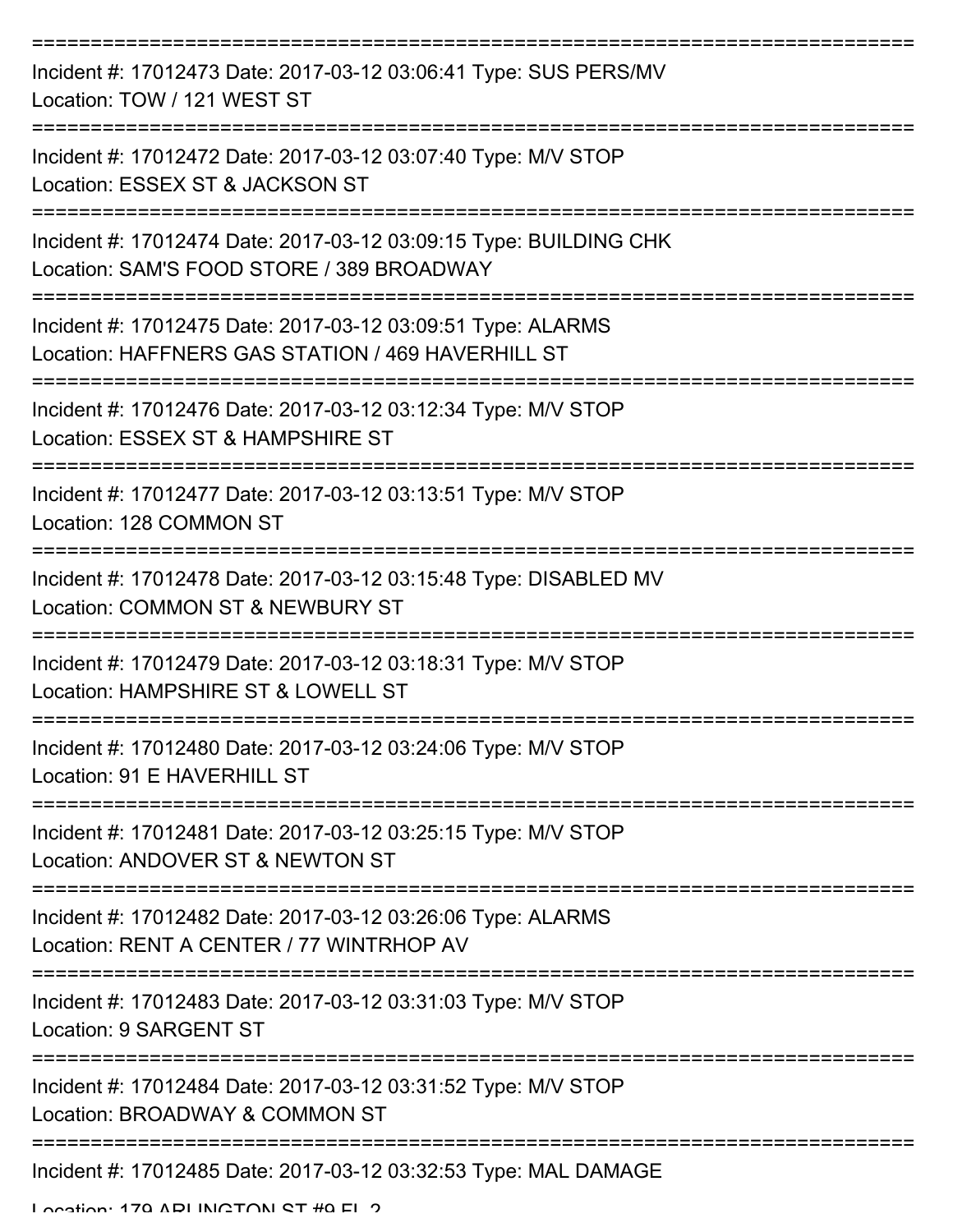| Incident #: 17012487 Date: 2017-03-12 03:34:23 Type: UNWANTEDGUEST<br>Location: 8-10 COOLIDGE ST                         |
|--------------------------------------------------------------------------------------------------------------------------|
| Incident #: 17012486 Date: 2017-03-12 03:34:42 Type: M/V STOP<br>Location: BURGER KING / 187 BROADWAY                    |
| Incident #: 17012488 Date: 2017-03-12 03:35:14 Type: M/V STOP<br>Location: MONMOUTH ST & PARK ST                         |
| Incident #: 17012489 Date: 2017-03-12 03:42:12 Type: M/V STOP<br>Location: MYRTLE ST & SPRUCE ST                         |
| Incident #: 17012490 Date: 2017-03-12 03:42:41 Type: M/V STOP<br>Location: EUTAW ST & PARK ST                            |
| Incident #: 17012491 Date: 2017-03-12 03:43:41 Type: M/V STOP<br>Location: 111 MYRTLE ST                                 |
| Incident #: 17012494 Date: 2017-03-12 03:47:21 Type: M/V STOP<br>Location: BROADWAY & COMMON ST                          |
| Incident #: 17012492 Date: 2017-03-12 03:49:23 Type: M/V STOP<br>Location: HAMPSHIRE ST & LOWELL ST                      |
| Incident #: 17012495 Date: 2017-03-12 03:51:20 Type: CK WELL BEING<br>Location: CENTRO ESPANOLE RESTRAUNT / 56 COMMON ST |
| Incident #: 17012493 Date: 2017-03-12 03:52:47 Type: M/V STOP<br>Location: MAPLE ST & SHORT ST                           |
| Incident #: 17012496 Date: 2017-03-12 04:01:54 Type: CK WELL BEING<br>Location: CENTRO ESPANOLE RESTRAUNT / 56 COMMON ST |
| Incident #: 17012497 Date: 2017-03-12 04:09:39 Type: GUN CALL<br>Location: 106 HAVERHILL ST                              |
| Incident #: 17012498 Date: 2017-03-12 04:22:32 Type: ALARM/BURG<br>Location: COCO RESIDENCE / 37 E PLEASANT ST           |
| Incident #: 17012499 Date: 2017-03-12 04:27:18 Type: FIGHT<br>Location: DENNYS / 160 WINTHROP AV                         |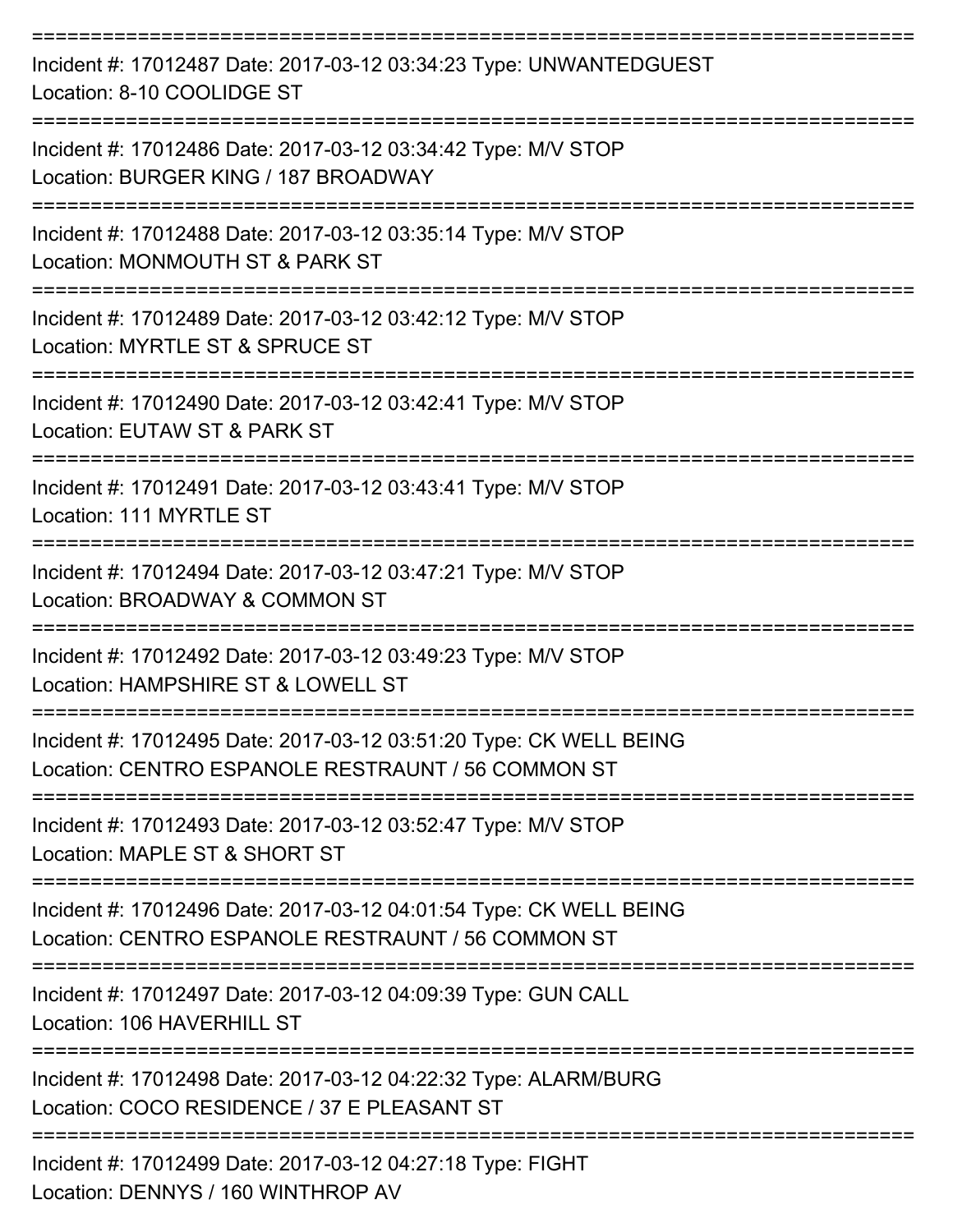| Incident #: 17012500 Date: 2017-03-12 04:28:06 Type: NOISE ORD<br>Location: 186 E HAVERHILL ST                                           |
|------------------------------------------------------------------------------------------------------------------------------------------|
| ======================================<br>Incident #: 17012501 Date: 2017-03-12 04:30:48 Type: NOISE ORD<br>Location: 238 WATER ST #C    |
| Incident #: 17012502 Date: 2017-03-12 04:45:11 Type: NOISE ORD<br>Location: 86 KNOX ST                                                   |
| Incident #: 17012503 Date: 2017-03-12 04:47:23 Type: UNWANTEDGUEST<br>Location: DENNYS / 160 WINTHROP AV<br>:=========================   |
| Incident #: 17012504 Date: 2017-03-12 04:56:03 Type: FIGHT<br>Location: TEDESCHI / 390 S UNION ST                                        |
| Incident #: 17012505 Date: 2017-03-12 05:32:45 Type: B&E/ATTEMPY<br>Location: 180 FERRY ST                                               |
| ----------------------------------<br>Incident #: 17012506 Date: 2017-03-12 05:53:21 Type: MV/BLOCKING<br>Location: TOW / 108 NEWBURY ST |
| Incident #: 17012507 Date: 2017-03-12 06:50:44 Type: ALARMS<br>Location: HAFFNER'S CORPORATE OFFICE / 2 INTERNATIONAL WY                 |
| Incident #: 17012509 Date: 2017-03-12 06:52:01 Type: CK WELL BEING<br>Location: 452 MARKET ST #3                                         |
| Incident #: 17012508 Date: 2017-03-12 06:56:51 Type: ALARMS<br>Location: RENT A CENTER / 77A WINTHROP AV                                 |
| Incident #: 17012510 Date: 2017-03-12 07:13:02 Type: PARK & WALK<br>Location: BRADFORD ST & BROADWAY                                     |
| Incident #: 17012511 Date: 2017-03-12 07:43:02 Type: AUTO ACC/UNK PI<br>Location: BROADWAY & WATER ST                                    |
| Incident #: 17012512 Date: 2017-03-12 07:48:27 Type: INVEST CONT<br>Location: DENNYS / 160 WINTHROP AV                                   |
| Incident #: 17012513 Date: 2017-03-12 07:50:33 Type: ALARM/BURG<br>Location: GREGORY RESIDENCE / 9 RIDGEWOOD CIR                         |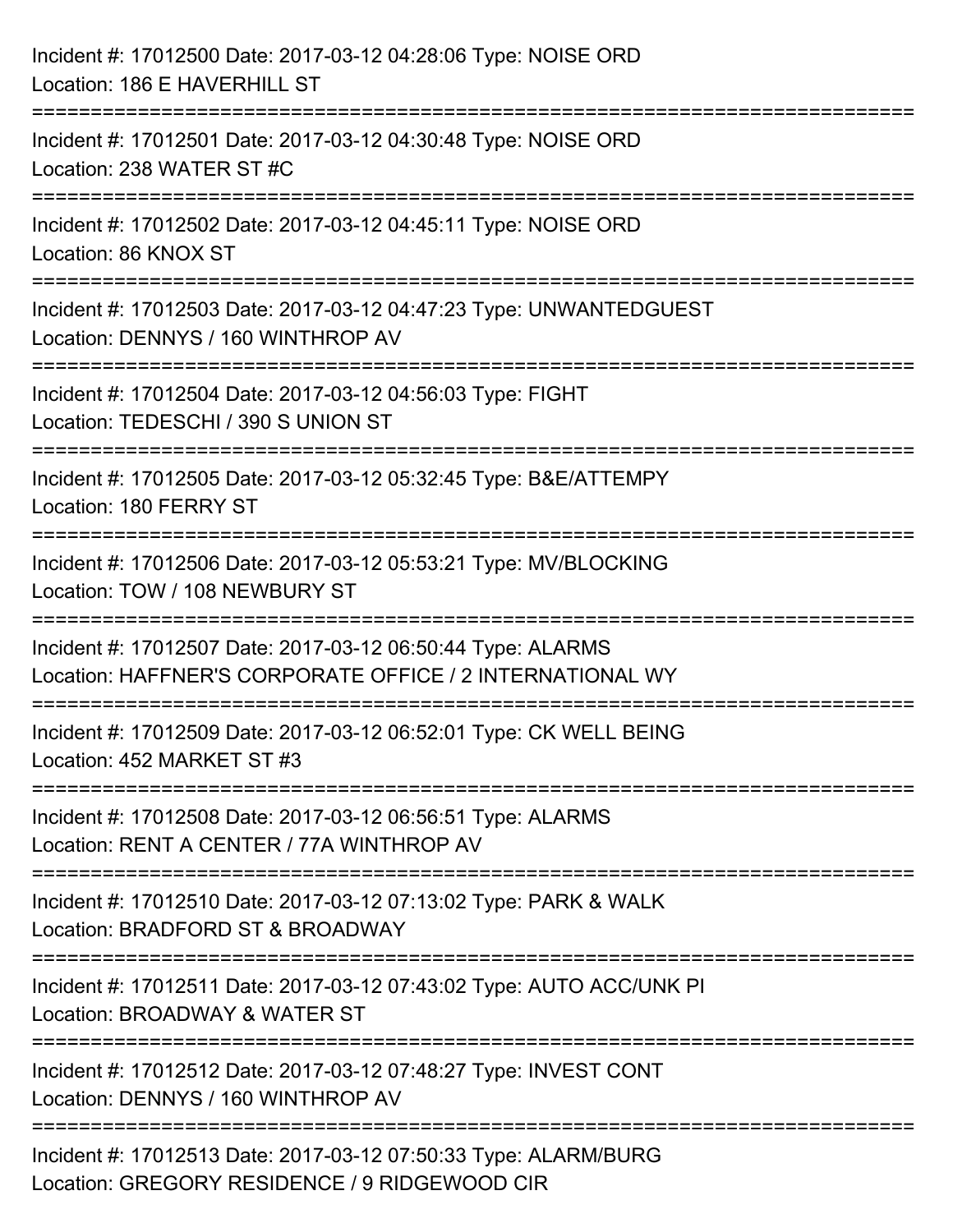| Incident #: 17012514 Date: 2017-03-12 08:15:06 Type: VIO 209A<br>Location: 162 WEST ST FL 2                                                                                      |
|----------------------------------------------------------------------------------------------------------------------------------------------------------------------------------|
| :=====================================<br>Incident #: 17012515 Date: 2017-03-12 08:37:20 Type: M/V STOP<br>Location: BROADWAY & PARK ST                                          |
| Incident #: 17012516 Date: 2017-03-12 08:37:49 Type: M/V STOP<br>Location: HAMPSHIRE ST & HAVERHILL ST<br>;======================                                                |
| Incident #: 17012517 Date: 2017-03-12 08:39:49 Type: TOW/REC/STOL<br>Location: 40 BELMONT ST                                                                                     |
| Incident #: 17012518 Date: 2017-03-12 08:41:31 Type: M/V STOP<br>Location: MANCHESTER ST & WEST ST                                                                               |
| Incident #: 17012519 Date: 2017-03-12 08:43:44 Type: INVESTIGATION<br>Location: 90 LOWELL ST                                                                                     |
| Incident #: 17012520 Date: 2017-03-12 09:25:41 Type: AMBULANCE ASSSI<br>Location: BUCKLEY TRANSPORTATION / 295 COMMON ST<br>==============================<br>------------------ |
| Incident #: 17012521 Date: 2017-03-12 09:40:16 Type: DOMESTIC/PAST<br>Location: 209 ABBOTT ST                                                                                    |
| Incident #: 17012522 Date: 2017-03-12 09:45:07 Type: MEDIC SUPPORT<br>Location: RIVERFRONT / null                                                                                |
| Incident #: 17012523 Date: 2017-03-12 09:50:43 Type: ALARM/BURG<br>Location: STAFFING GROUP / 101 AMESBURY ST                                                                    |
| Incident #: 17012524 Date: 2017-03-12 09:56:57 Type: MEDIC SUPPORT<br>Location: 35 KINGSTON ST                                                                                   |
| Incident #: 17012525 Date: 2017-03-12 09:58:55 Type: TOW/REPOSSED<br>Location: 49 AUBURN ST                                                                                      |
| Incident #: 17012526 Date: 2017-03-12 10:00:02 Type: M/V STOP<br>Location: BROADWAY & HAVERHILL ST                                                                               |
| Incident #: 17012527 Date: 2017-03-12 10:13:17 Type: ALARM/BURG<br>Location: RENT A CENTER / 77 WINTHROP AV #A                                                                   |

===========================================================================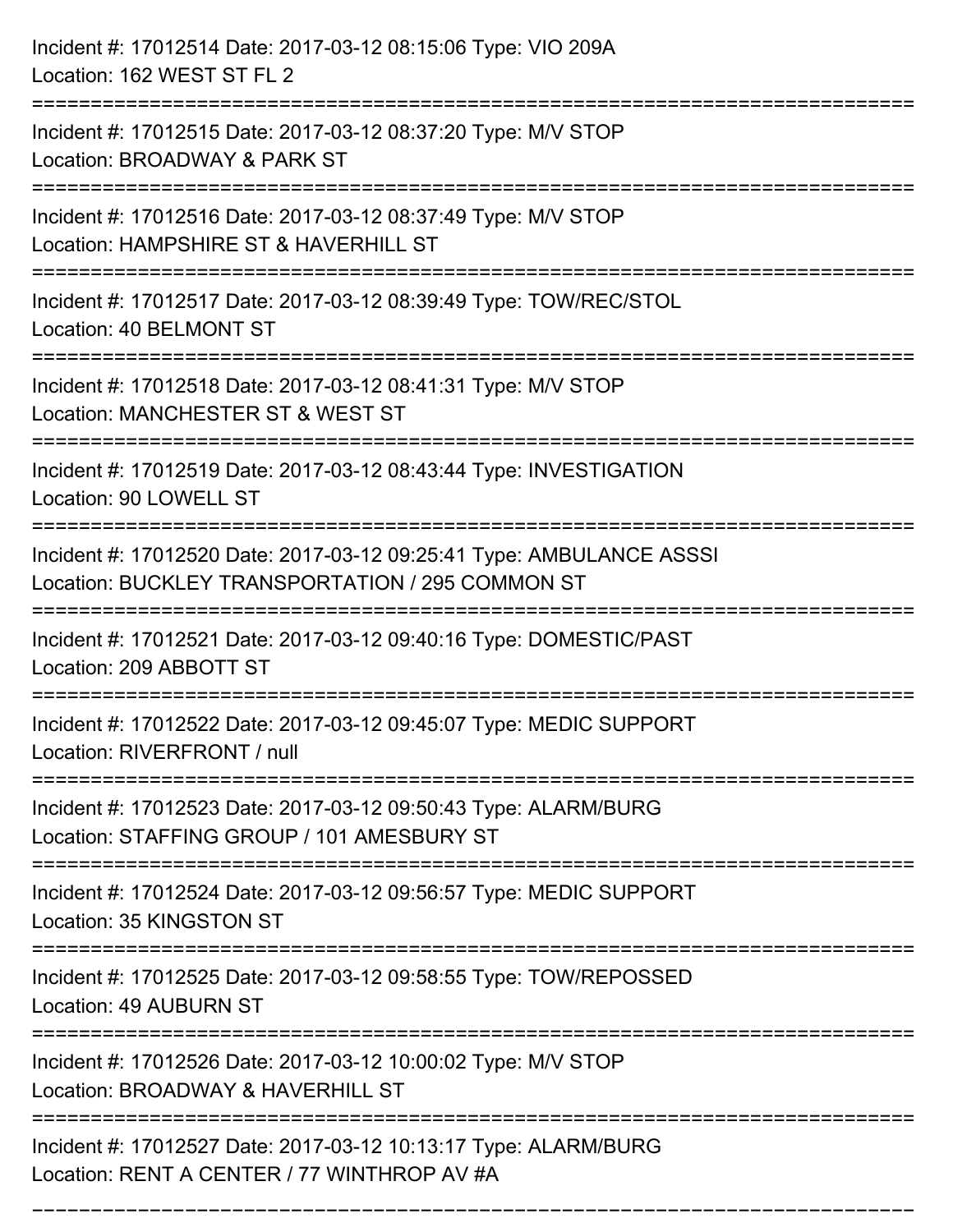| Incident #: 17012528 Date: 2017-03-12 10:20:21 Type: M/V STOP<br>Location: COLFAX AV & NESMITH ST           |
|-------------------------------------------------------------------------------------------------------------|
| Incident #: 17012529 Date: 2017-03-12 10:25:27 Type: ALARM/BURG<br>Location: LEAPS / 96 E HAVERHILL ST      |
| Incident #: 17012530 Date: 2017-03-12 10:48:24 Type: M/V STOP<br>Location: 75 SALEM ST                      |
| Incident #: 17012531 Date: 2017-03-12 10:55:36 Type: WARRANT SERVE<br>Location: 158 WATER ST #3             |
| Incident #: 17012532 Date: 2017-03-12 11:00:42 Type: AUTO ACC/NO PI<br>Location: METHUEN ST & MILL ST       |
| Incident #: 17012533 Date: 2017-03-12 11:02:12 Type: ALARM/BURG<br>Location: GANGI RESIDENCE / 181 FERRY ST |
| Incident #: 17012534 Date: 2017-03-12 11:10:13 Type: LARCENY/PAST<br>Location: 50 OAK ST                    |
| Incident #: 17012535 Date: 2017-03-12 11:45:26 Type: NOISE ORD<br>Location: 16 BEACON ST #27                |
| Incident #: 17012536 Date: 2017-03-12 11:48:59 Type: AUTO ACC/UNK PI<br>Location: GARDEN ST & NEWBURY ST    |
| Incident #: 17012537 Date: 2017-03-12 12:10:39 Type: ALARM/BURG<br>Location: FROST SCHOOL / 33 HAMLET ST    |
| Incident #: 17012538 Date: 2017-03-12 12:28:09 Type: HIT & RUN M/V<br>Location: 3 BASSWOOD ST               |
| Incident #: 17012539 Date: 2017-03-12 12:28:54 Type: KEEP PEACE<br>Location: 108 RIVER POINTE WY #4302      |
| Incident #: 17012541 Date: 2017-03-12 12:35:34 Type: LOST PROPERTY<br>Location: 57 STEARNS AV #3            |
| Incident #: 17012540 Date: 2017-03-12 12:38:48 Type: M/V STOP<br>Location: 44 CHESTNUT ST                   |
|                                                                                                             |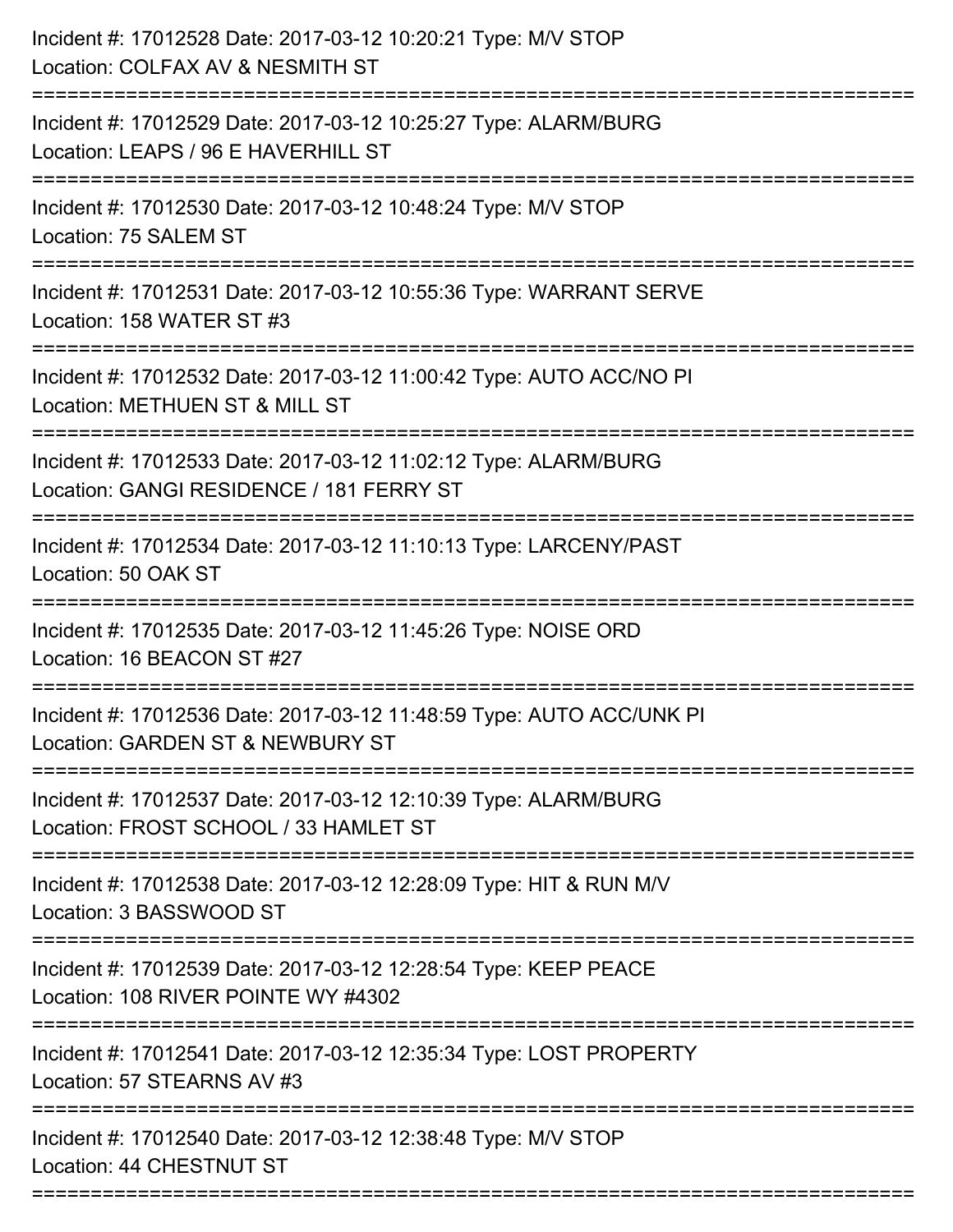Location: CNTRAL BRIDGE / null

=========================================================================== Incident #: 17012543 Date: 2017-03-12 12:53:55 Type: MV/BLOCKING Location: 104 FARNHAM ST =========================================================================== Incident #: 17012544 Date: 2017-03-12 13:06:57 Type: LARCENY/PROG Location: TEDESCHI / 3 BEACON ST =========================================================================== Incident #: 17012545 Date: 2017-03-12 13:11:54 Type: ALARM/BURG Location: ARLINGTON SCHOOL / 150 ARLINGTON ST =========================================================================== Incident #: 17012547 Date: 2017-03-12 13:17:48 Type: ALARM/BURG Location: SLAUGHTER RESIDENCE / 8 GREENFIELD ST =========================================================================== Incident #: 17012546 Date: 2017-03-12 13:18:29 Type: AUTO ACC/PI Location: SUMMER ST & UNION ST =========================================================================== Incident #: 17012549 Date: 2017-03-12 13:23:08 Type: ALARM/BURG Location: NE PRETZEL / 15 BAY STATE RD =========================================================================== Incident #: 17012548 Date: 2017-03-12 13:23:47 Type: ALARM/BURG Location: ADTEK ELECTROPLATING / 125 GLENN ST =========================================================================== Incident #: 17012550 Date: 2017-03-12 13:54:41 Type: SUS PERS/MV Location: 20 JAMAICA ST =========================================================================== Incident #: 17012551 Date: 2017-03-12 14:11:21 Type: M/V STOP Location: LENOX ST & S BROADWAY =========================================================================== Incident #: 17012552 Date: 2017-03-12 14:29:45 Type: ALARM/BURG Location: CIL ELECTROPLATING / 125 GLENN ST =========================================================================== Incident #: 17012553 Date: 2017-03-12 15:05:55 Type: INVESTIGATION Location: 207 S UNION ST =========================================================================== Incident #: 17012555 Date: 2017-03-12 15:07:57 Type: LARCENY/PAST Location: 83 ALLSTON ST =========================================================================== Incident #: 17012554 Date: 2017-03-12 15:09:27 Type: M/V STOP Location: BROADWAY & HAVERHILL ST ===========================================================================

Incident #: 17012556 Date: 2017 03 12 15:16:53 Type: DISTURBANCE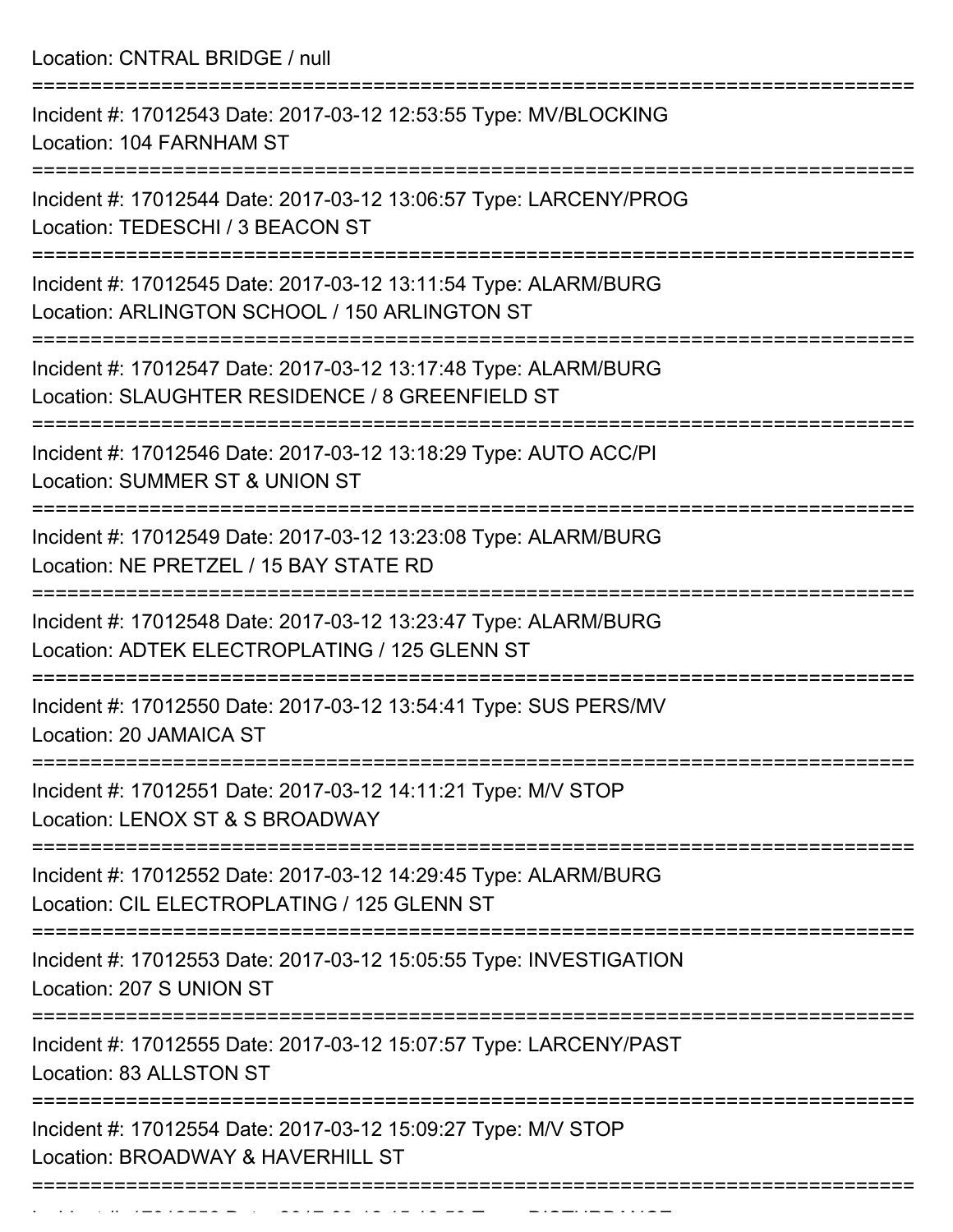Location: 11 BYRON AV FL 2

| Incident #: 17012557 Date: 2017-03-12 15:46:35 Type: M/V STOP<br>Location: BRADFORD ST & BROADWAY                                                          |
|------------------------------------------------------------------------------------------------------------------------------------------------------------|
| ==============================<br>Incident #: 17012558 Date: 2017-03-12 15:51:04 Type: M/V STOP<br>Location: BROADWAY & CONCORD ST<br>-------------------- |
| Incident #: 17012559 Date: 2017-03-12 15:59:29 Type: MEDIC SUPPORT<br>Location: 32 BRADFORD ST FL 2                                                        |
| Incident #: 17012560 Date: 2017-03-12 16:04:17 Type: M/V STOP<br>Location: 284 BROADWAY<br>========================                                        |
| Incident #: 17012561 Date: 2017-03-12 16:05:28 Type: ALARM/BURG<br>Location: RIVERWALK HEALTH HUMAN SERVICES / 280 MERRIMACK ST                            |
| Incident #: 17012562 Date: 2017-03-12 16:06:50 Type: B&E/PAST<br>Location: 599 CANAL ST                                                                    |
| Incident #: 17012563 Date: 2017-03-12 17:11:57 Type: 911 HANG UP<br>Location: 9 BROADWAY                                                                   |
| Incident #: 17012564 Date: 2017-03-12 17:16:00 Type: MV/BLOCKING<br>Location: 103 HOWARD ST                                                                |
| Incident #: 17012565 Date: 2017-03-12 17:26:57 Type: ALARM/BURG<br>Location: 17 BLAKEMORE CT                                                               |
| Incident #: 17012566 Date: 2017-03-12 17:32:32 Type: MEDIC SUPPORT<br>Location: 252 S BROADWAY FL 3                                                        |
| Incident #: 17012567 Date: 2017-03-12 17:37:04 Type: ALARM/BURG<br>Location: 150 ARLINGTON ST                                                              |
| Incident #: 17012568 Date: 2017-03-12 17:43:33 Type: M/V STOP<br>Location: ESSEX ST & HAMPSHIRE ST                                                         |
| Incident #: 17012569 Date: 2017-03-12 17:44:15 Type: M/V STOP<br>Location: 205 BROADWAY                                                                    |
|                                                                                                                                                            |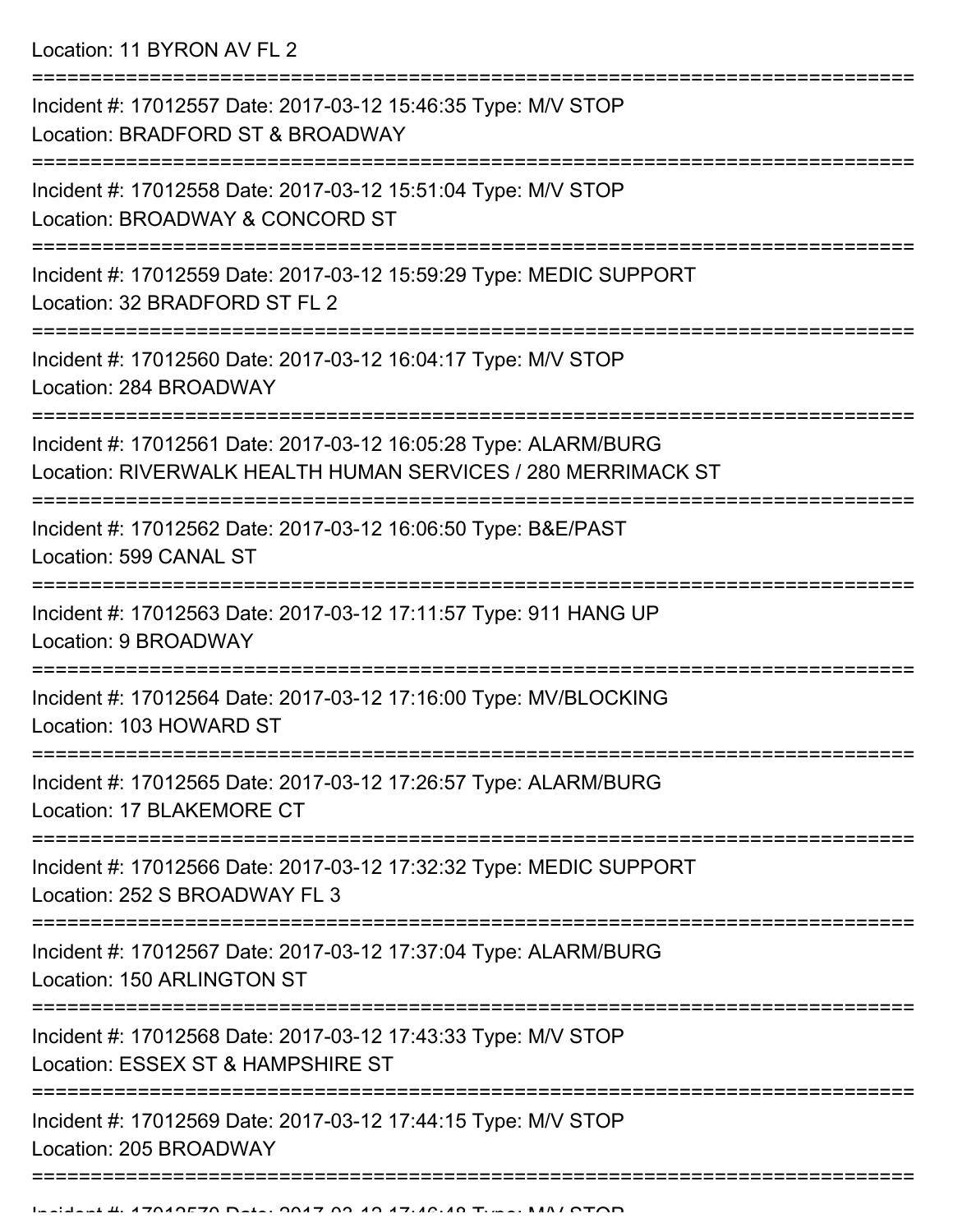| Location: ESSEX ST & WARREN ST                                                                                                       |
|--------------------------------------------------------------------------------------------------------------------------------------|
| Incident #: 17012571 Date: 2017-03-12 17:56:10 Type: M/V STOP<br>Location: BROADWAY & CONCORD ST<br>:============================    |
| Incident #: 17012572 Date: 2017-03-12 17:57:57 Type: M/V STOP<br>Location: BROADWAY & GREEN ST                                       |
| Incident #: 17012573 Date: 2017-03-12 18:00:50 Type: M/V STOP<br>Location: BRADFORD ST & BROADWAY                                    |
| ===============================<br>Incident #: 17012574 Date: 2017-03-12 18:04:53 Type: M/V STOP<br>Location: BRADFORD ST & BROADWAY |
| Incident #: 17012576 Date: 2017-03-12 18:13:11 Type: MAL DAMAGE<br>Location: 20 BENNINGTON ST FL 2                                   |
| =============================<br>Incident #: 17012575 Date: 2017-03-12 18:13:33 Type: M/V STOP<br>Location: 50 ESSEX ST              |
| Incident #: 17012577 Date: 2017-03-12 18:14:19 Type: M/V STOP<br>Location: ACTON ST & BROADWAY                                       |
| Incident #: 17012578 Date: 2017-03-12 18:15:27 Type: M/V STOP<br>Location: CANAL ST & FRANKLIN ST                                    |
| -------------------------------<br>Incident #: 17012579 Date: 2017-03-12 18:17:28 Type: ALARM/BURG<br>Location: 150 ARLINGTON ST     |
| Incident #: 17012580 Date: 2017-03-12 18:19:38 Type: M/V STOP<br>Location: BAILEY ST & PARKER ST                                     |
| Incident #: 17012581 Date: 2017-03-12 18:23:36 Type: M/V STOP<br>Location: 69 PARKER                                                 |
| ================================<br>Incident #: 17012582 Date: 2017-03-12 18:29:24 Type: M/V STOP<br>Location: BROADWAY & WATER ST   |
| Incident #: 17012583 Date: 2017-03-12 18:34:32 Type: M/V STOP<br>Location: HAVERHILL ST & MARGIN ST                                  |
| Incident #: 17012584 Date: 2017-03-12 18:38:34 Type: AUTO ACC/NO PI                                                                  |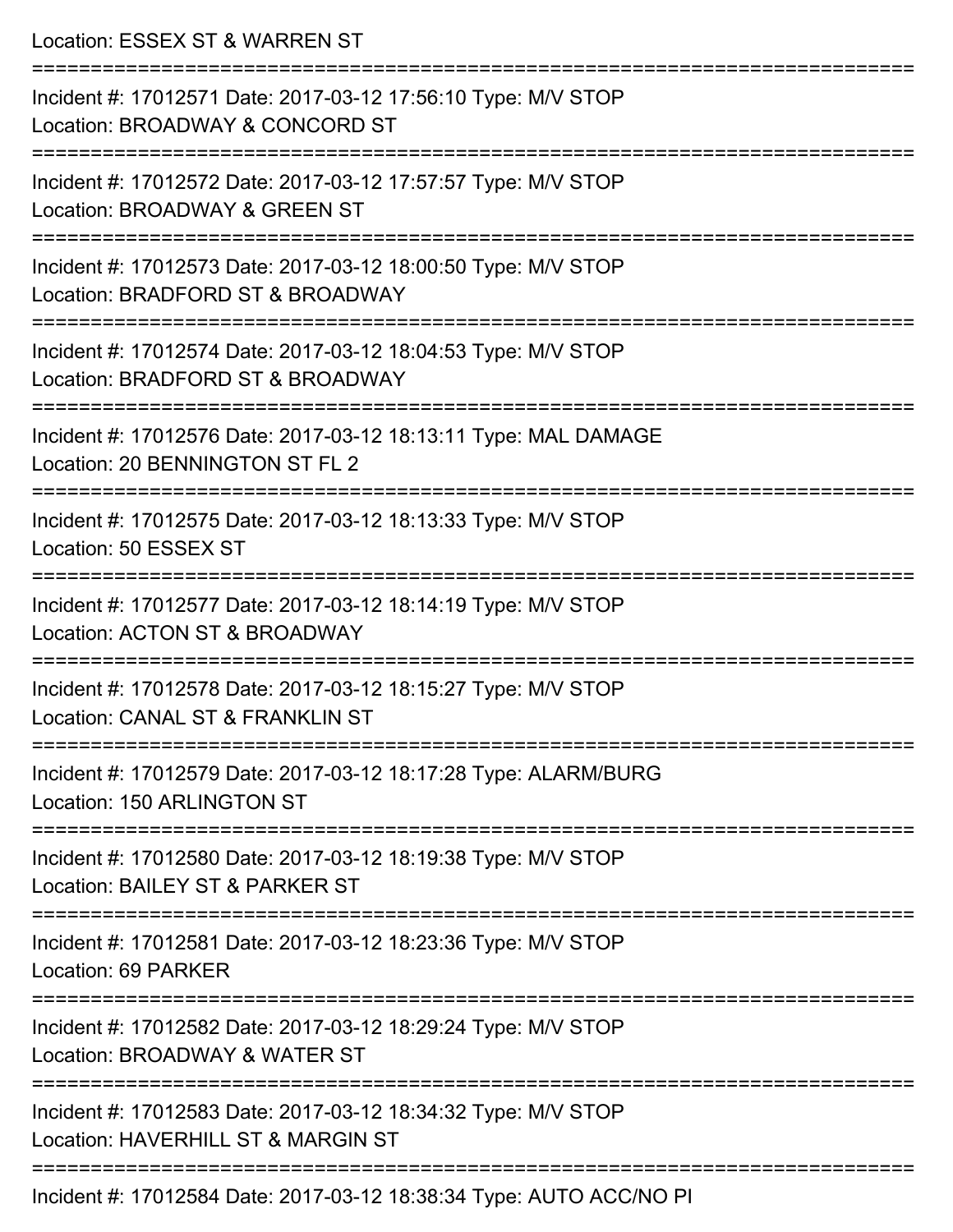| Incident #: 17012585 Date: 2017-03-12 18:41:25 Type: M/V STOP<br>Location: BROADWAY & HAVERHILL ST                                     |
|----------------------------------------------------------------------------------------------------------------------------------------|
| Incident #: 17012586 Date: 2017-03-12 18:43:28 Type: M/V STOP<br>Location: BROOKFIELD ST & DRACUT ST                                   |
| Incident #: 17012587 Date: 2017-03-12 18:47:16 Type: M/V STOP<br>Location: HAMPSHIRE ST & PARK ST                                      |
| Incident #: 17012588 Date: 2017-03-12 18:48:26 Type: M/V STOP<br>Location: 230 BRUCE ST                                                |
| Incident #: 17012589 Date: 2017-03-12 18:48:51 Type: M/V STOP<br>Location: BRADFORD ST & BROADWAY                                      |
| Incident #: 17012590 Date: 2017-03-12 18:51:22 Type: M/V STOP<br>Location: 236 BRUCE ST                                                |
| Incident #: 17012591 Date: 2017-03-12 18:56:40 Type: M/V STOP<br>Location: 70 BERKELEY ST                                              |
| =========<br>Incident #: 17012592 Date: 2017-03-12 18:57:44 Type: ALARM/HOLD<br>Location: 14 WOOD LN                                   |
| Incident #: 17012593 Date: 2017-03-12 18:58:24 Type: M/V STOP<br>Location: BROADWAY & HAVERHILL ST                                     |
| Incident #: 17012595 Date: 2017-03-12 19:01:11 Type: CK WELL BEING<br>Location: SHOWCASE CINEMA / 141 WINTHROP AV                      |
| Incident #: 17012594 Date: 2017-03-12 19:01:26 Type: M/V STOP<br>Location: 99 AMES ST                                                  |
| ==================================<br>Incident #: 17012596 Date: 2017-03-12 19:02:50 Type: M/V STOP<br>Location: BRUCE ST & CORNISH ST |
| Incident #: 17012597 Date: 2017-03-12 19:04:14 Type: M/V STOP<br>Location: BRUCE ST & CORNISH ST                                       |
| Incident #: 17012598 Date: 2017-03-12 19:07:12 Type: M/V STOP                                                                          |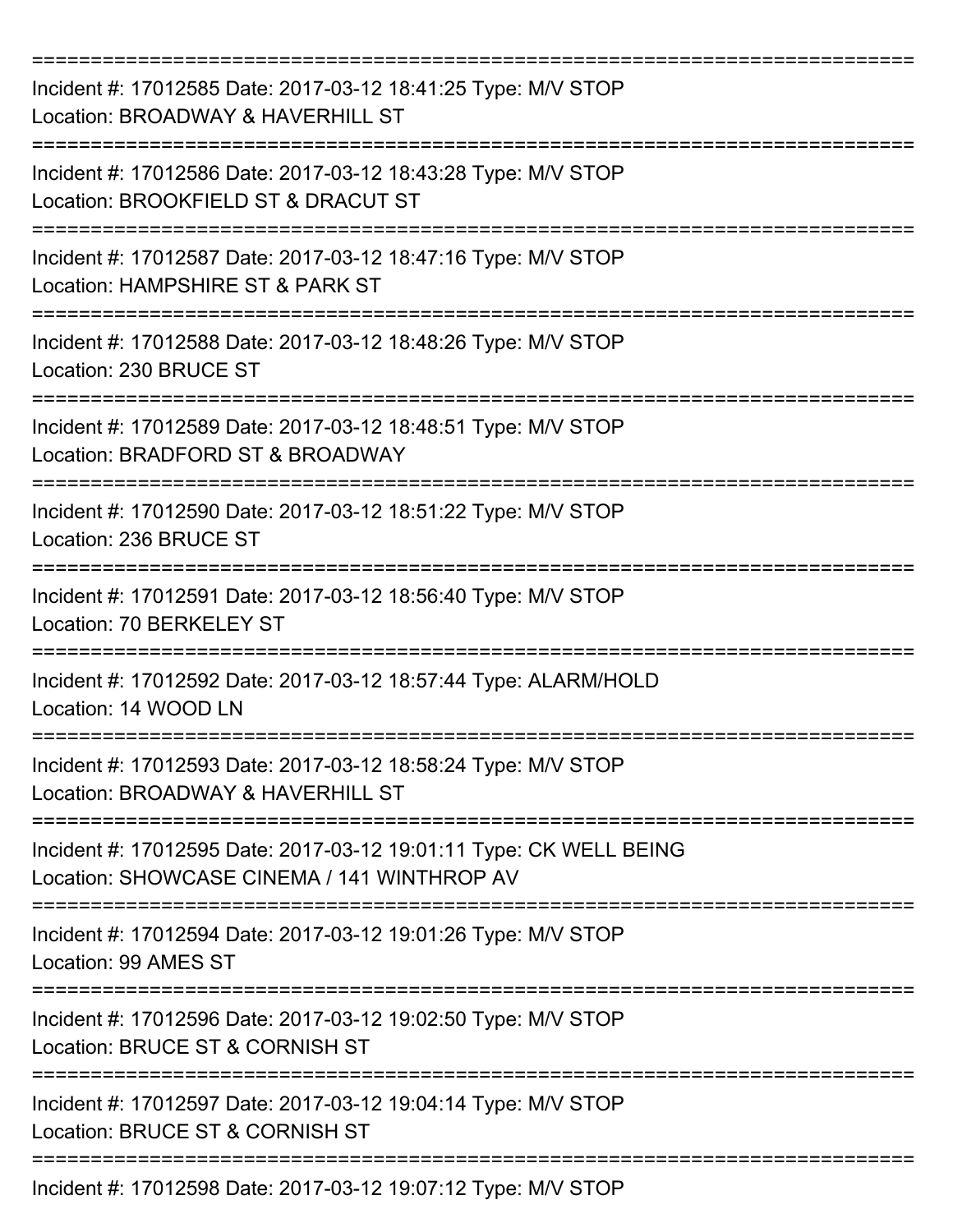| Incident #: 17012599 Date: 2017-03-12 19:09:10 Type: M/V STOP<br>Location: BRUCE ST & PARK ST        |
|------------------------------------------------------------------------------------------------------|
| Incident #: 17012601 Date: 2017-03-12 19:10:32 Type: MEDIC SUPPORT<br>Location: 141 WINTHROP AV      |
| Incident #: 17012600 Date: 2017-03-12 19:11:26 Type: M/V STOP<br>Location: 100 BRUCE                 |
| Incident #: 17012602 Date: 2017-03-12 19:14:38 Type: M/V STOP<br>Location: BRUCE ST & CORNISH ST     |
| Incident #: 17012603 Date: 2017-03-12 19:16:01 Type: M/V STOP<br>Location: DURHAM ST & S BROADWAY    |
| Incident #: 17012604 Date: 2017-03-12 19:17:34 Type: HIT & RUN M/V<br>Location: 108 SALEM ST         |
| Incident #: 17012605 Date: 2017-03-12 19:23:00 Type: M/V STOP<br>Location: BERKELEY ST & BRUCE ST    |
| Incident #: 17012606 Date: 2017-03-12 19:23:13 Type: FIRE<br>Location: 22 WEARE ST                   |
| Incident #: 17012607 Date: 2017-03-12 19:31:27 Type: M/V STOP<br>Location: 100 BERKELEY ST           |
| Incident #: 17012608 Date: 2017-03-12 19:35:18 Type: M/V STOP<br>Location: 383 CHESTNUT ST           |
| Incident #: 17012609 Date: 2017-03-12 19:36:45 Type: M/V STOP<br>Location: CORNISH ST & KNOX ST      |
| Incident #: 17012610 Date: 2017-03-12 19:38:56 Type: M/V STOP<br>Location: CHESTNUT ST & LAWRENCE ST |
| Incident #: 17012611 Date: 2017-03-12 19:40:45 Type: M/V STOP<br>Location: 66 BRUCE ST               |
| Incident #: 17012612 Date: 2017-03-12 19:42:43 Type: M/V STOP                                        |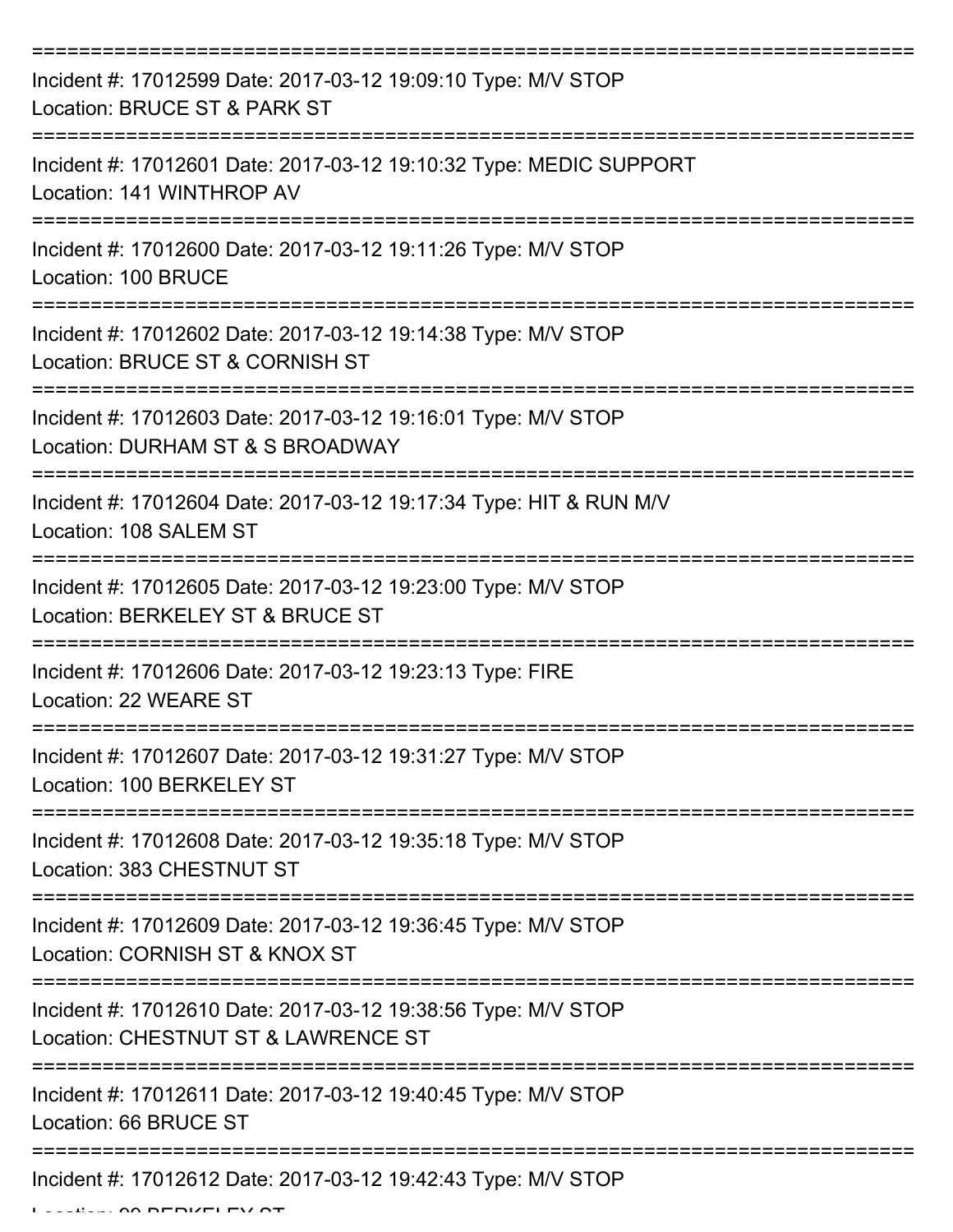| Incident #: 17012613 Date: 2017-03-12 19:47:35 Type: M/V STOP<br>Location: CHESTNUT ST & SHORT ST    |
|------------------------------------------------------------------------------------------------------|
| Incident #: 17012614 Date: 2017-03-12 19:50:19 Type: M/V STOP<br>Location: 68 BERKELEY ST            |
| Incident #: 17012615 Date: 2017-03-12 19:53:53 Type: UNWANTEDGUEST<br>Location: 19 WINTER ST         |
| Incident #: 17012616 Date: 2017-03-12 19:54:58 Type: M/V STOP<br>Location: BRUCE ST & THORNDIKE ST   |
| Incident #: 17012617 Date: 2017-03-12 19:57:59 Type: M/V STOP<br>Location: BERKELEY ST & SAUNDERS ST |
| Incident #: 17012618 Date: 2017-03-12 20:00:15 Type: M/V STOP<br>Location: HAVERHILL ST & JACKSON ST |
| Incident #: 17012619 Date: 2017-03-12 20:03:26 Type: M/V STOP<br>Location: BERKELEY ST & JACKSON ST  |
| Incident #: 17012620 Date: 2017-03-12 20:09:40 Type: M/V STOP<br>Location: KINGSTON ST & S BROADWAY  |
| Incident #: 17012621 Date: 2017-03-12 20:12:18 Type: M/V STOP<br>Location: JACKSON ST & METHUEN ST   |
| Incident #: 17012624 Date: 2017-03-12 20:15:30 Type: ANIMAL COMPL<br>Location: AVON ST & WILMOT ST   |
| Incident #: 17012622 Date: 2017-03-12 20:15:42 Type: M/V STOP<br>Location: DURHAM ST & S BROADWAY    |
| Incident #: 17012623 Date: 2017-03-12 20:18:11 Type: M/V STOP<br>Location: ALLYN TER & BERKELEY ST   |
| Incident #: 17012625 Date: 2017-03-12 20:19:11 Type: ALARM/BURG<br>Location: 11 GENESEE ST           |
| Incident #: 17012626 Date: 2017-03-12 20:20:30 Type: STOL/MV/PAS                                     |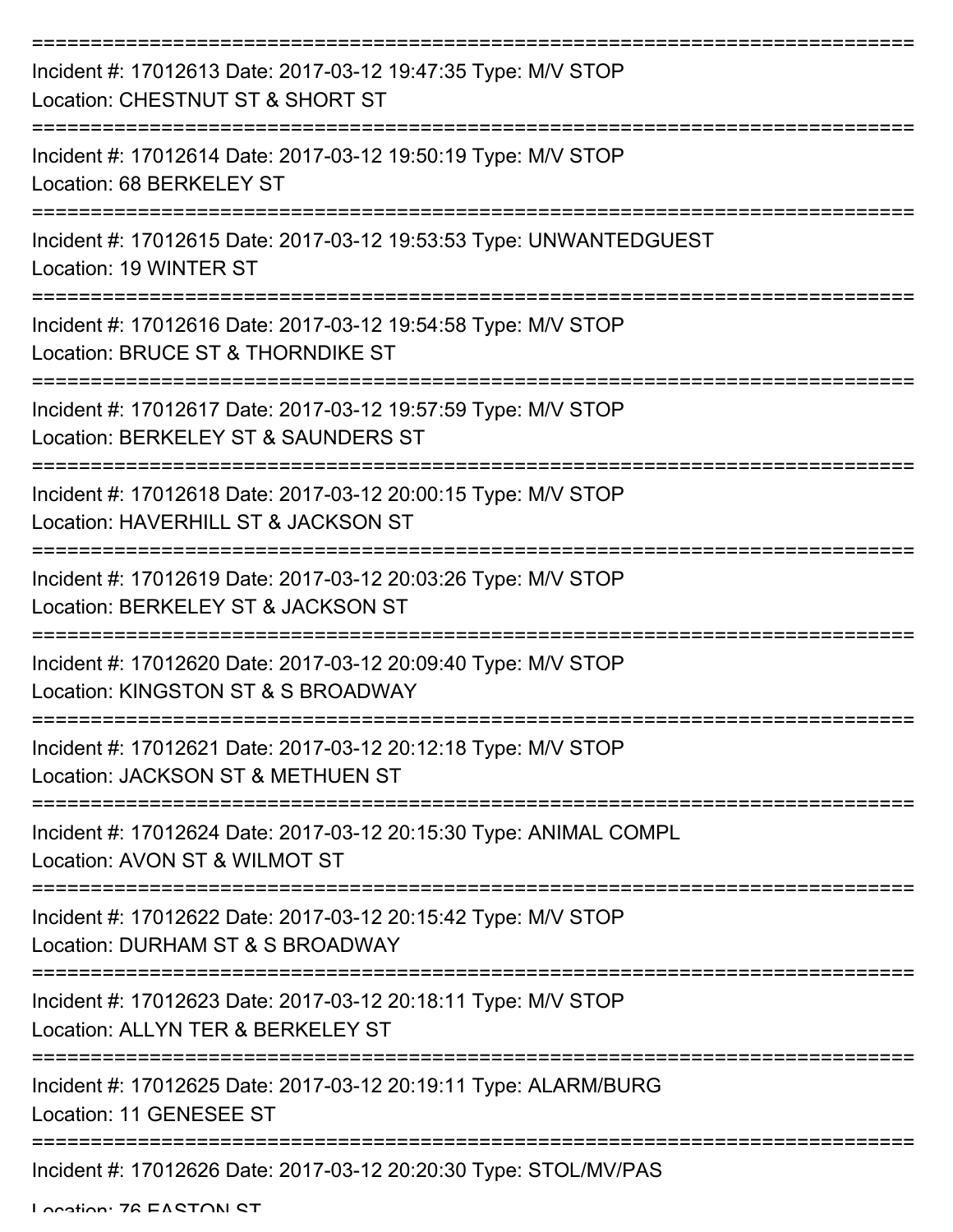| Incident #: 17012627 Date: 2017-03-12 20:26:02 Type: GENERAL SERV<br>Location: 21 WENDELL ST            |
|---------------------------------------------------------------------------------------------------------|
| Incident #: 17012628 Date: 2017-03-12 20:27:42 Type: M/V STOP<br>Location: FERGUSON ST & S BROADWAY     |
| Incident #: 17012629 Date: 2017-03-12 20:28:29 Type: HARASSMENT<br>Location: 2 MUSEUM SQ #413           |
| Incident #: 17012630 Date: 2017-03-12 20:31:17 Type: ASSIST FIRE<br>Location: 22 WEARE ST               |
| Incident #: 17012631 Date: 2017-03-12 20:31:44 Type: M/V STOP<br>Location: CHESTNUT ST & SHORT ST       |
| Incident #: 17012632 Date: 2017-03-12 20:36:41 Type: M/V STOP<br>Location: BROADWAY & WATER ST          |
| Incident #: 17012633 Date: 2017-03-12 20:40:20 Type: M/V STOP<br>Location: 17 MYRTLE ST                 |
| Incident #: 17012634 Date: 2017-03-12 20:48:32 Type: NOISE ORD<br>Location: 190 BRUCE ST FL 3           |
| Incident #: 17012635 Date: 2017-03-12 20:59:54 Type: M/V STOP<br>Location: CHESTNUT ST & SHORT ST       |
| Incident #: 17012636 Date: 2017-03-12 21:02:49 Type: M/V STOP<br>Location: CHESTNUT ST & SHORT ST       |
| Incident #: 17012637 Date: 2017-03-12 21:18:11 Type: M/V STOP<br>Location: HAMPSHIRE ST & LEBANON ST    |
| Incident #: 17012638 Date: 2017-03-12 21:19:21 Type: M/V STOP<br>Location: HAVERHILL ST & JACKSON ST    |
| Incident #: 17012639 Date: 2017-03-12 21:24:07 Type: MEDIC SUPPORT<br>Location: 276 HAMPSHIRE ST FL 1   |
| Incident #: 17012640 Date: 2017-03-12 21:43:34 Type: DOMESTIC/PROG<br>Location: 38 EXETER ST FL 1 FRONT |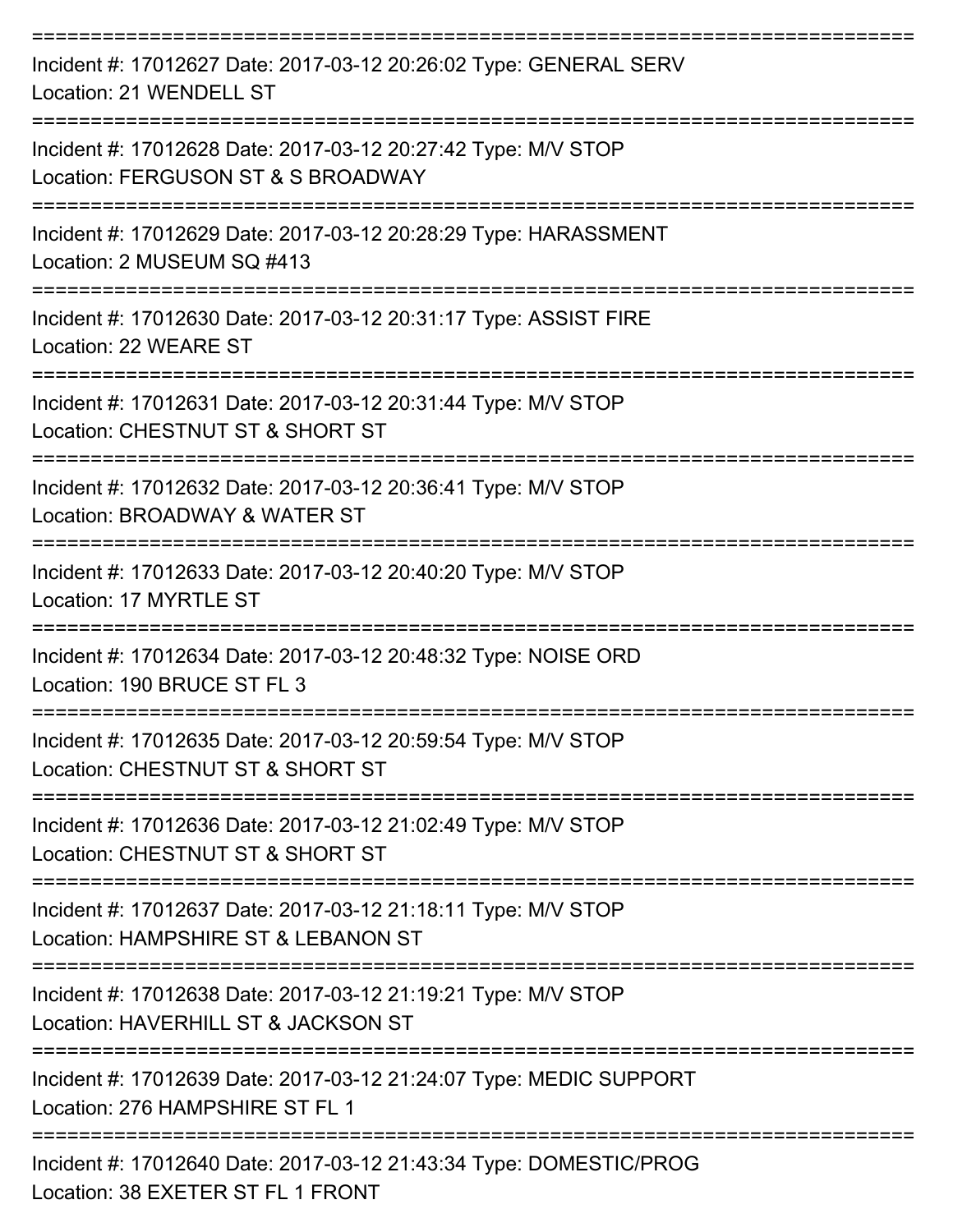| Incident #: 17012641 Date: 2017-03-12 21:49:49 Type: M/V STOP<br>Location: 268 HAMPSHIRE ST                                                                           |
|-----------------------------------------------------------------------------------------------------------------------------------------------------------------------|
| :==================================<br>Incident #: 17012642 Date: 2017-03-12 22:02:50 Type: SUS PERS/MV<br>Location: WEATHERBEE SCHOOL / 75 NEWTON ST                 |
| Incident #: 17012643 Date: 2017-03-12 22:12:01 Type: M/V STOP<br>Location: BLANCHARD ST & SALEM ST<br>=======================                                         |
| Incident #: 17012644 Date: 2017-03-12 22:12:01 Type: SUS PERS/MV<br>Location: 67 NEWTON ST                                                                            |
| Incident #: 17012645 Date: 2017-03-12 22:14:34 Type: SPECIAL CHECK<br>Location: 389 BROADWAY<br>=================================<br>================================ |
| Incident #: 17012646 Date: 2017-03-12 22:21:06 Type: M/V STOP<br>Location: BROADWAY & HAVERHILL ST                                                                    |
| Incident #: 17012647 Date: 2017-03-12 22:21:10 Type: M/V STOP<br>Location: 363 MT VERNON ST<br>===================================<br>================                |
| Incident #: 17012648 Date: 2017-03-12 22:26:19 Type: M/V STOP<br>Location: BROADWAY & COMMON ST                                                                       |
| Incident #: 17012649 Date: 2017-03-12 22:27:13 Type: M/V STOP<br>Location: CHESTER ST & S BROADWAY                                                                    |
| Incident #: 17012650 Date: 2017-03-12 22:27:35 Type: GENERAL SERV<br>Location: 7 CLINTON CT                                                                           |
| Incident #: 17012651 Date: 2017-03-12 22:48:07 Type: DOMESTIC/PROG<br>Location: 217 PROSPECT ST #3                                                                    |
| Incident #: 17012652 Date: 2017-03-12 22:51:49 Type: LARCENY/PAST<br>Location: 83 ALLSTON ST FL 1                                                                     |
| Incident #: 17012653 Date: 2017-03-12 22:58:46 Type: AUTO ACC/NO PI<br>Location: 349 JACKSON ST<br>============================                                       |
| Incident #: 17012654 Date: 2017-03-12 23:00:11 Type: M/V STOP<br>Location: BROADWAY & MANCHESTER ST                                                                   |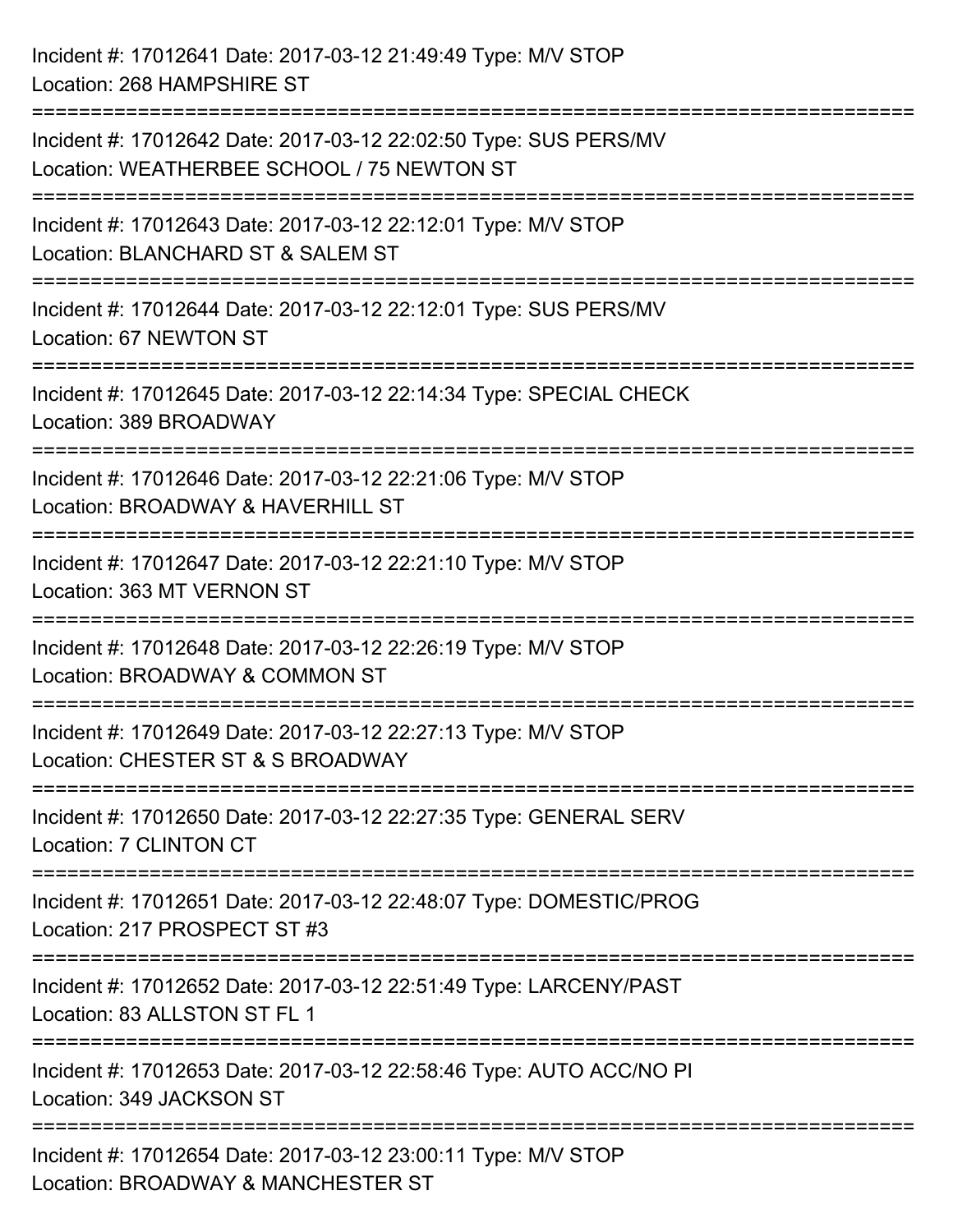| Incident #: 17012655 Date: 2017-03-12 23:09:15 Type: M/V STOP<br>Location: BERKELEY ST & PARK ST                             |
|------------------------------------------------------------------------------------------------------------------------------|
| Incident #: 17012657 Date: 2017-03-12 23:14:45 Type: CK WELL BEING<br>Location: 439 RIVERSIDE DR                             |
| Incident #: 17012656 Date: 2017-03-12 23:15:25 Type: M/V STOP<br>Location: BROADWAY & PARK ST                                |
| Incident #: 17012658 Date: 2017-03-12 23:21:47 Type: ANIMAL COMPL<br>Location: BERKELEY ST & E HAVERHILL ST                  |
| Incident #: 17012659 Date: 2017-03-12 23:29:33 Type: M/V STOP<br>Location: BROADWAY & HAVERHILL ST<br>====================== |
| Incident #: 17012660 Date: 2017-03-12 23:31:23 Type: M/V STOP<br>Location: HAVERHILL ST & JACKSON ST                         |
| Incident #: 17012661 Date: 2017-03-12 23:33:49 Type: M/V STOP<br>Location: INMAN ST & S BROADWAY                             |
| Incident #: 17012662 Date: 2017-03-12 23:36:38 Type: NOISE ORD<br>Location: 79 BODWELL ST                                    |
| Incident #: 17012663 Date: 2017-03-12 23:38:11 Type: SPECIAL CHECK<br>Location: BROADWAY & CROSS ST                          |
| Incident #: 17012664 Date: 2017-03-12 23:41:28 Type: M/V STOP<br><b>Location: 11 LAWRENCE ST</b>                             |
| Incident #: 17012665 Date: 2017-03-12 23:49:40 Type: NOISE ORD<br>Location: 178 BAILEY ST FL 1                               |
| Incident #: 17012666 Date: 2017-03-12 23:51:39 Type: M/V STOP<br>Location: BROADWAY & CROSS ST                               |
| Incident #: 17012667 Date: 2017-03-12 23:54:30 Type: GENERAL SERV<br>Location: 355 BROADWAY FL 4                             |
|                                                                                                                              |